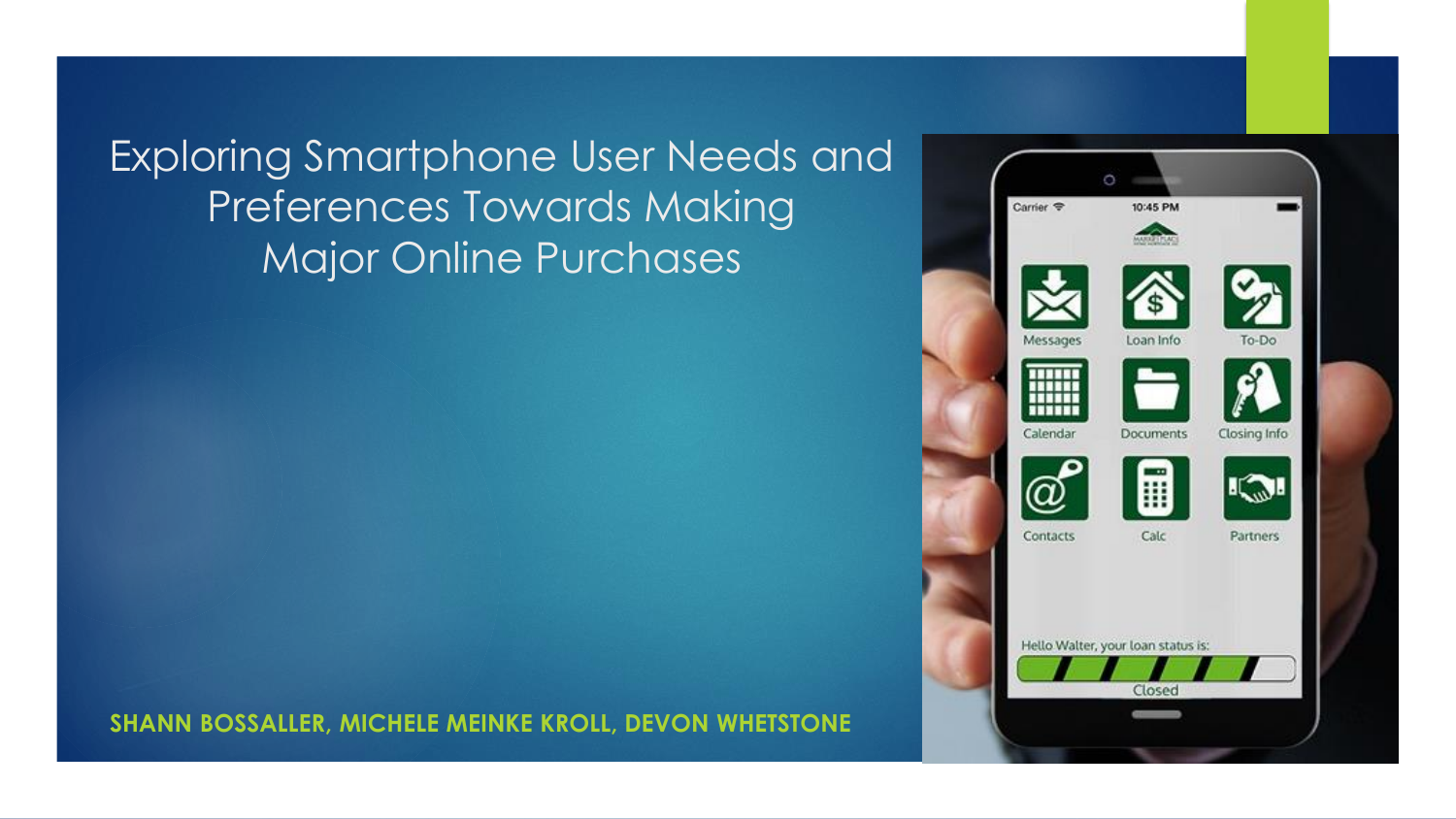### Research Problem

As consumer e-Commerce purchasing patterns continue to increase, our study focused on what smartphone functions and tools are important design considerations for people to make major online purchases, such as home loans.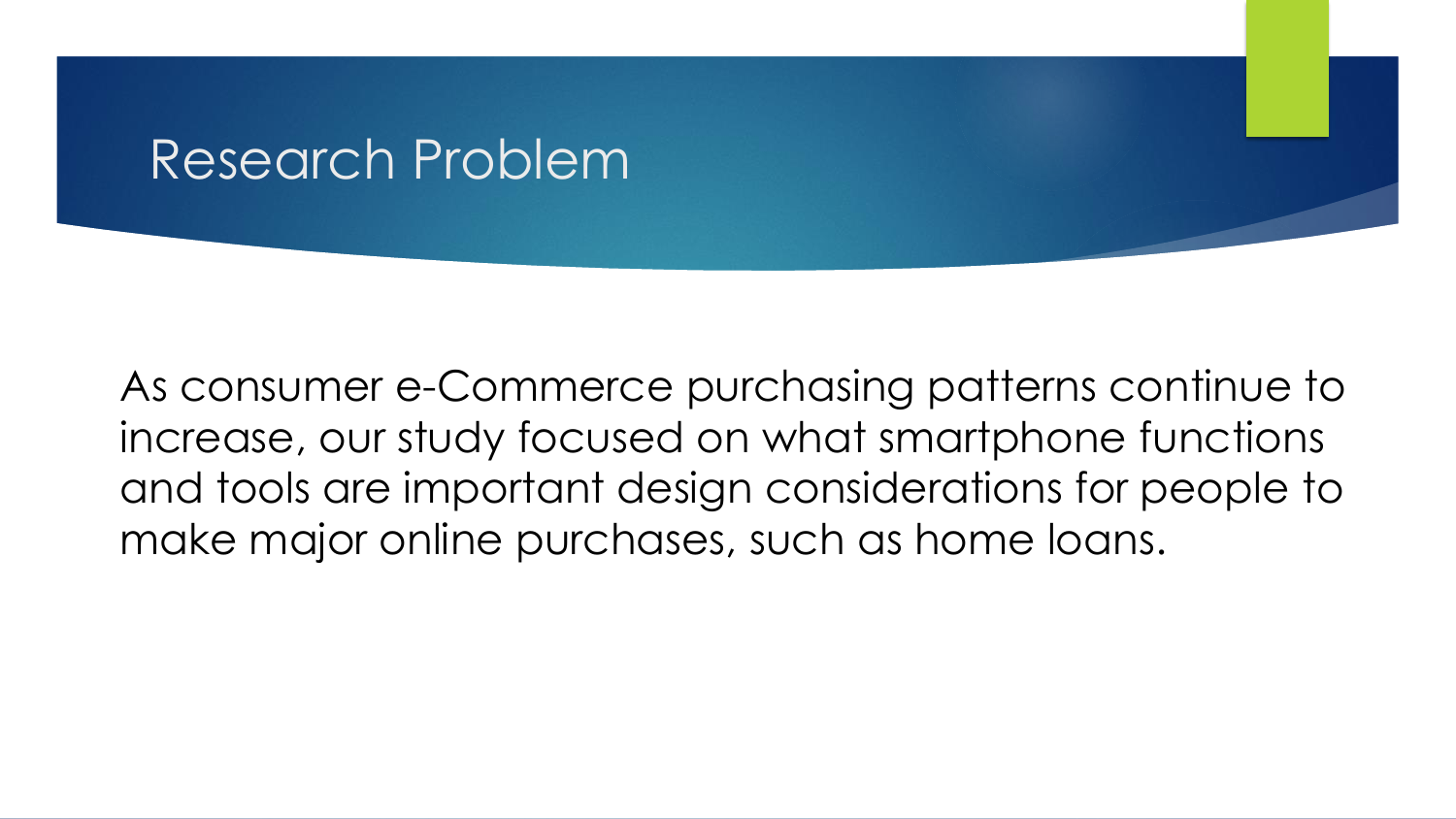### Theoretical Framework



**Tools**: Lender websites; comparison tools; DCog **Subject**: VA Loan Seekers **Object:** Securing VA home loan

**Rules**: VA Loan procedures; lender rules **Community**: Ratings & reviews, spouses & family **Div. of Labor**: VA Lender staff (documents/processing)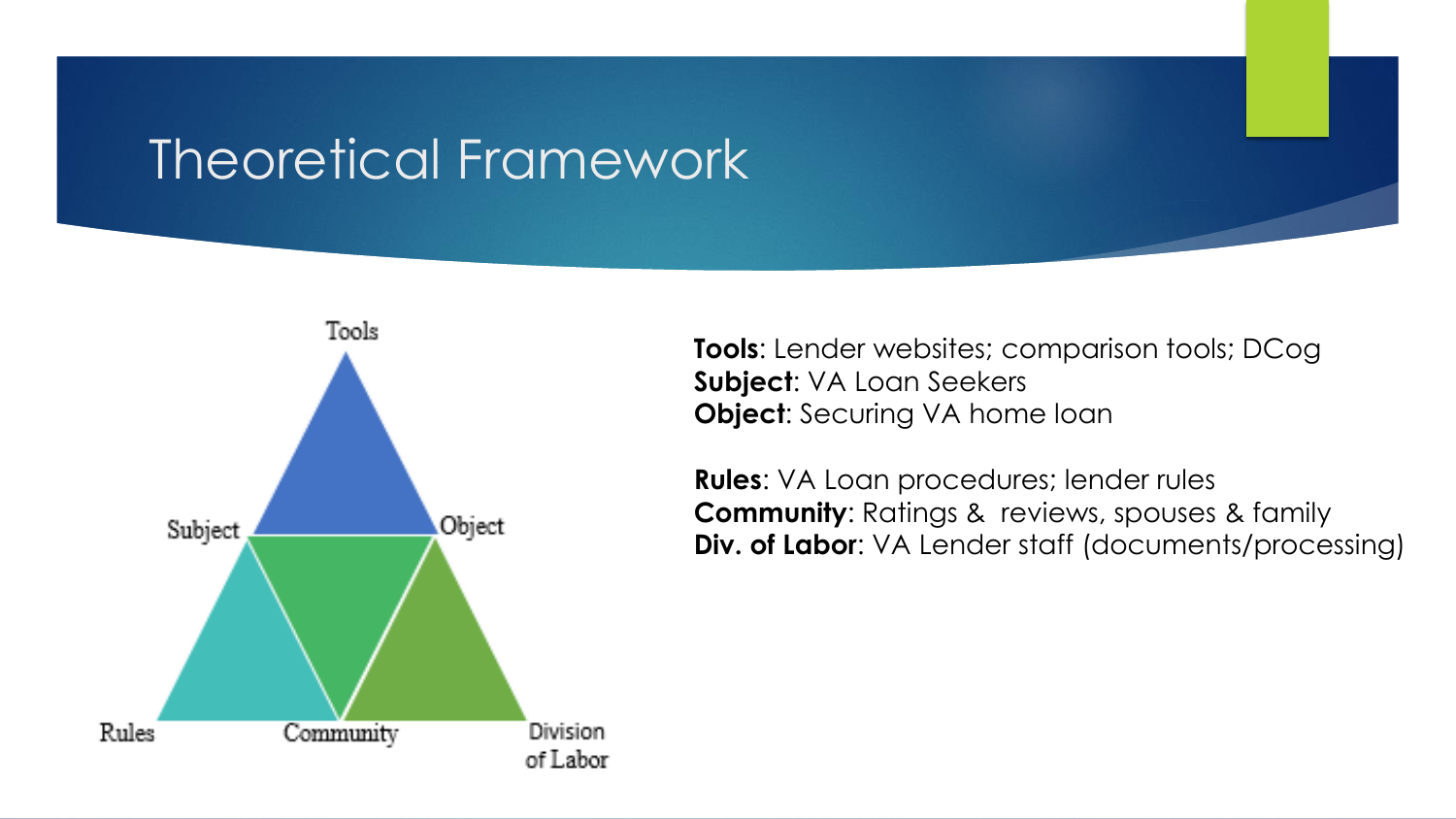### Research Questions:

1. What online information search strategies are utilized when using a smartphone to inform a major purchase decision?

2. What smartphone application and website functions support online information needs related to major purchase decisions?

3. How does either a desktop/laptop or smartphone support online information needs related to major purchase decisions?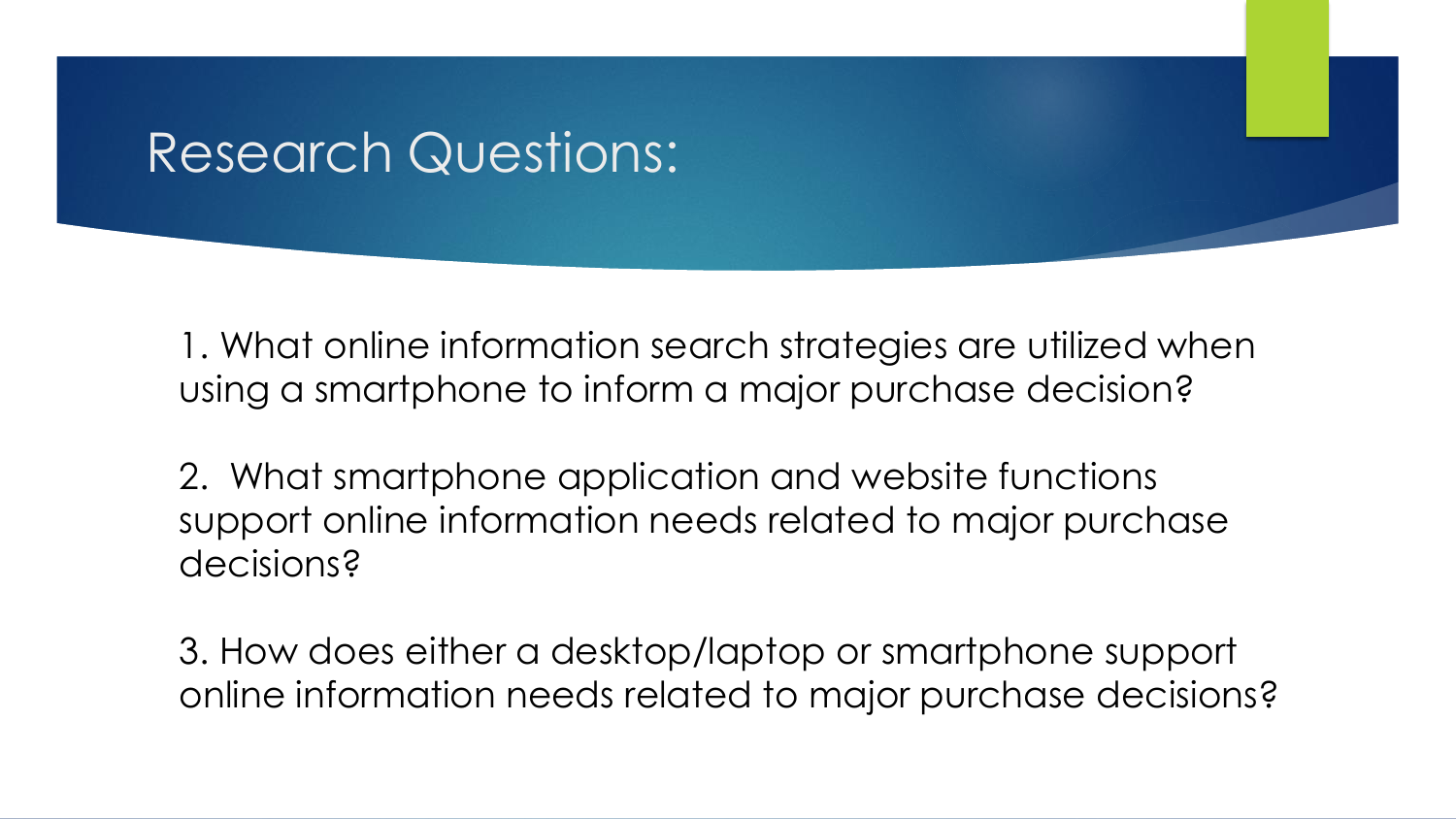# **Participant Recruitment:**



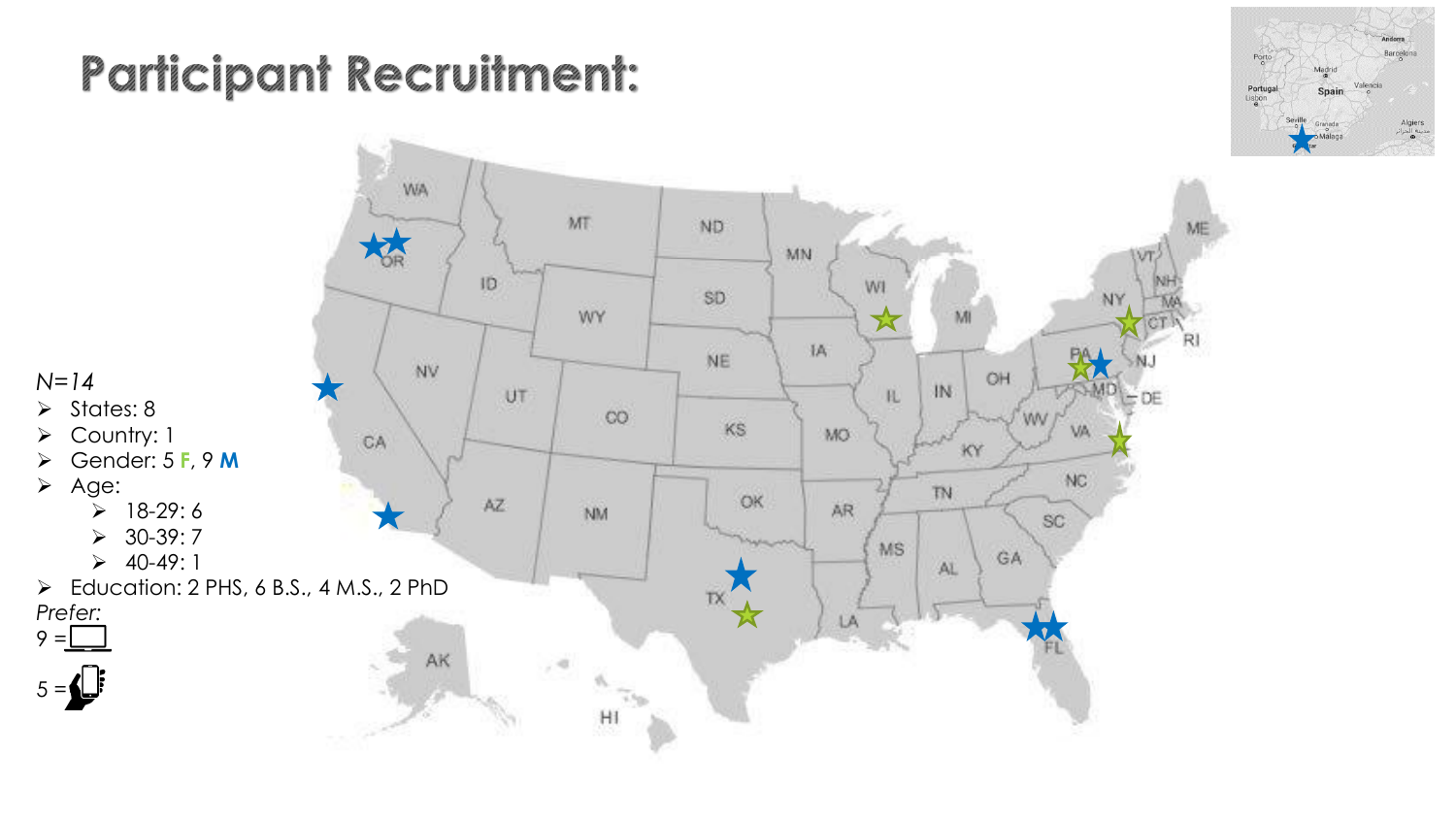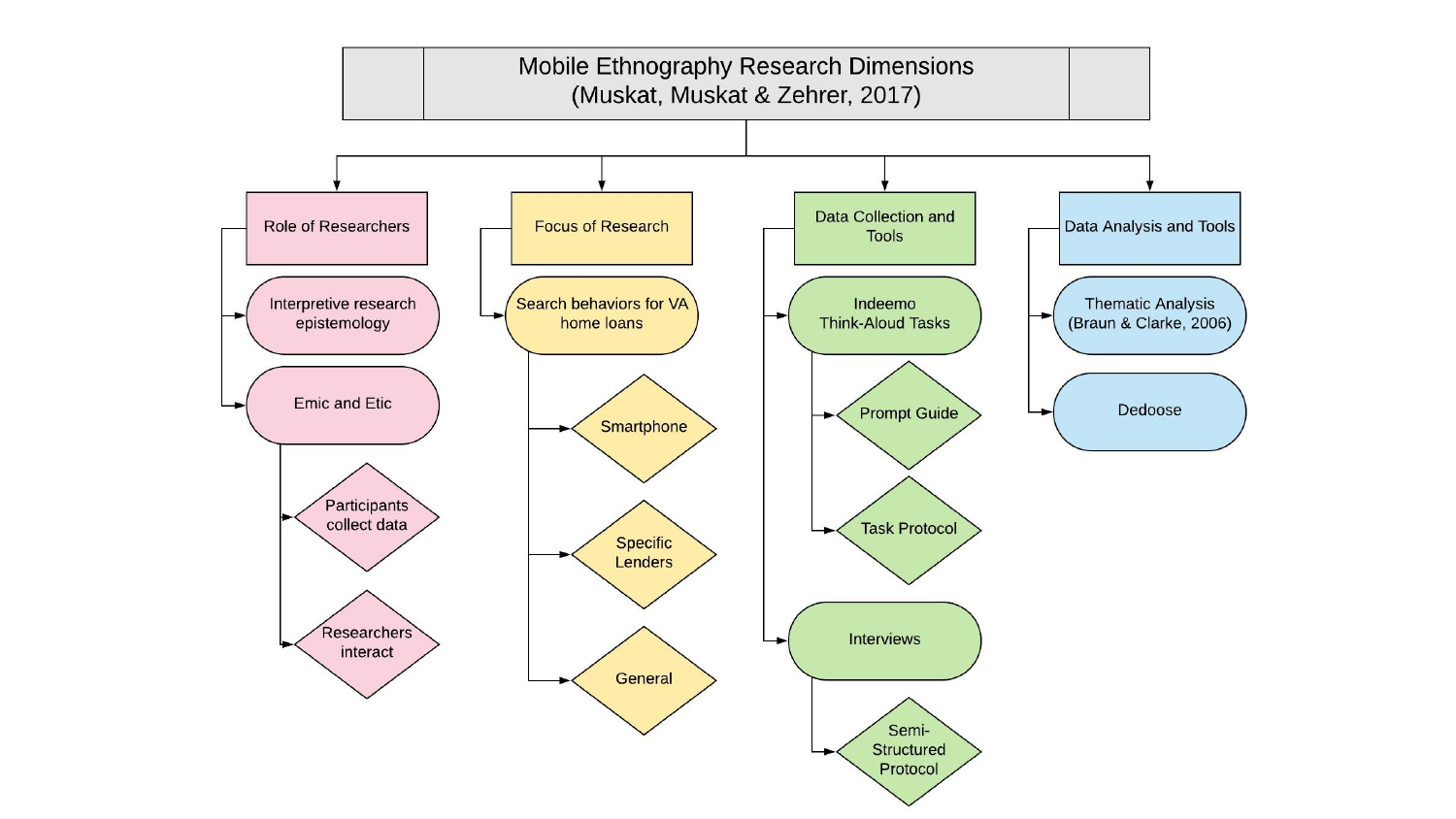# Data Collection

**Indeemo Mobile Ethnography Tasks** 

- General Searches
- ▶ Veteran's United Website and Tools
- ▶ Semi-Structured Interviews
	- Items aligned with research questions



| 000035                         | 17:11                                                                                                                                        | $10 \times 27\%$ |
|--------------------------------|----------------------------------------------------------------------------------------------------------------------------------------------|------------------|
|                                | <b>Task List</b>                                                                                                                             |                  |
| 1. Intro selfie video          |                                                                                                                                              |                  |
| products.                      | Record a 1-2 minute landscape selfie video and<br>tell us a little bit about yourself, what you do<br>and why you tend to purchase Readymeal |                  |
|                                | Required responses: 1 video                                                                                                                  |                  |
| Uploads: $0 \times 0 \times 0$ |                                                                                                                                              |                  |
|                                | 2. Store X Readymeal display                                                                                                                 |                  |
|                                | Take a series of photos of how the product was                                                                                               |                  |

displayed and write a short note to share your thoughts on the display and the packaging of the Readymeal product compared to other similar products on offer.

Required responses: 3 photos

Uploads:  $0 \bullet 0 \bullet 0$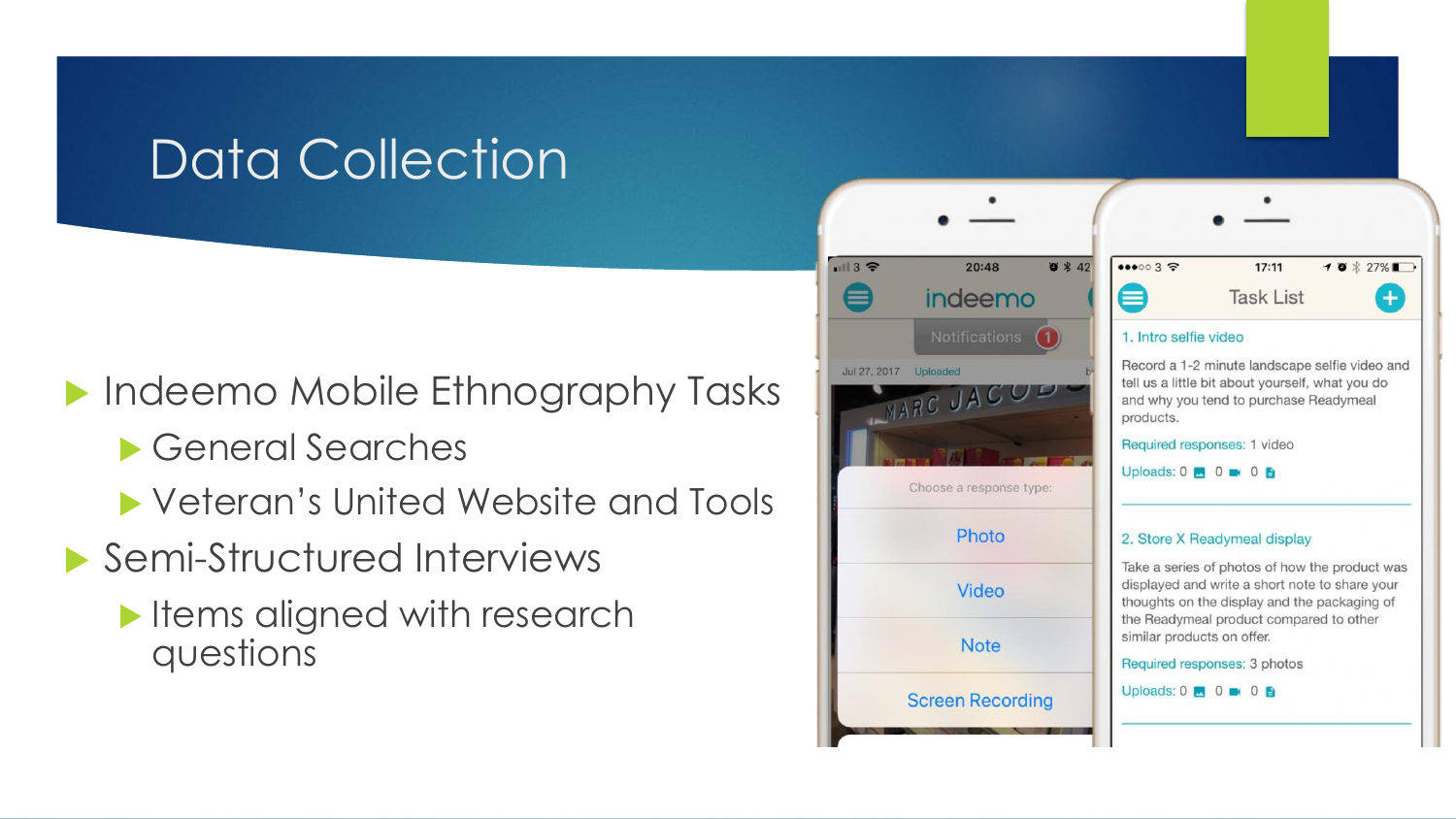# Data Analysis

### Mobile Ethnographies

- 193 Screen Recordings
- 893 Minutes Total
- 64 Minutes Average Total Ethnography

Semi-Structured Interviews

- 14 Interviews
- 411 Minutes Total
- 29 Minutes Average Interview

Thematic Analysis (Braun & Clarke, 2006)

#### Project: HCI: Veterans United

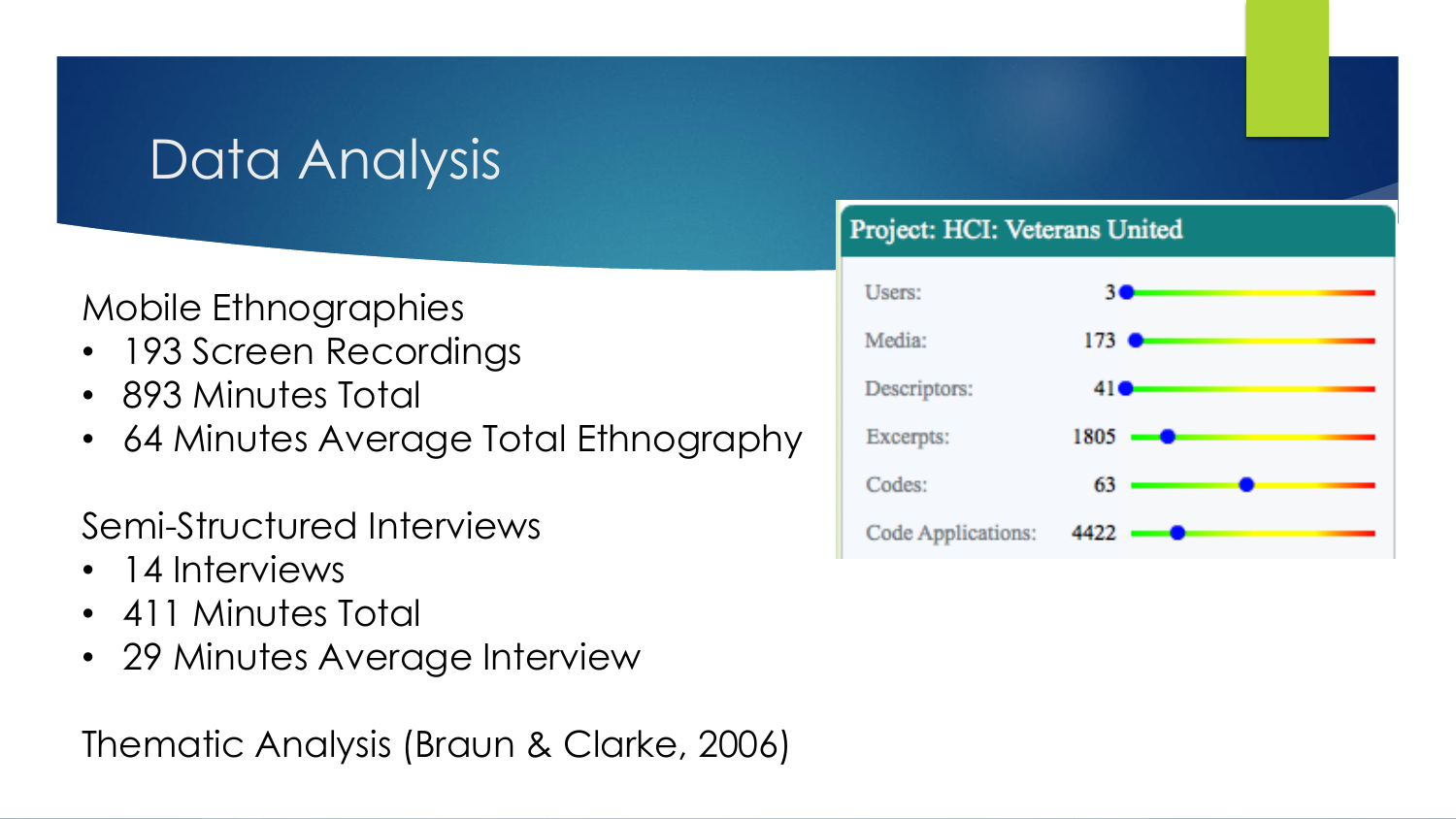# Data Analysis

#### Excerpt & Coding Analysis

- Excerpt Theme Clustering
- Code Co-Occurrence

| Codes<br>Codes              | Research Type        | Cursory                 | In Depth                | Function Supports       | Functions Support       | Functions Hinder        | Smartphone       | Smartphone Support | Smartphone Limitation | Smartphone Design       | <b>Desktop/Laptop</b> | Desktop/Laptop Support  | Desktop/Laptop Limitation | Reactions            | Frustration             | <b>Satisfaction</b>     | <b>Dissatisfaction</b> | Expectation          | EmergentMisc            | Empowerment             | inforamtion Overload | Totals |
|-----------------------------|----------------------|-------------------------|-------------------------|-------------------------|-------------------------|-------------------------|------------------|--------------------|-----------------------|-------------------------|-----------------------|-------------------------|---------------------------|----------------------|-------------------------|-------------------------|------------------------|----------------------|-------------------------|-------------------------|----------------------|--------|
| Research Type               |                      |                         |                         |                         | $\ddagger$              | $\overline{2}$          | $\blacksquare$   | $\overline{2}$     | $\ddot{4}$            | $\overline{\mathbf{3}}$ |                       | $\overline{3}$          | $\overline{2}$            | $\overline{2}$       | $\overline{1}$          | $\blacktriangleleft$    | $\overline{2}$         |                      | $\overline{1}$          |                         | $\mathbf{f}$         | 26     |
| Cursory                     |                      |                         | 13                      | $\mathbf{I}$            | 10 <sub>1</sub>         | 10                      | $\overline{5}$   | 19                 | 15                    | 4                       |                       | 12                      |                           |                      | 15                      | 16                      | 23                     | 11                   |                         | 3                       | 4                    | 161    |
| In Depth                    |                      | 13                      |                         | $\overline{1}$          | 10 <sub>10</sub>        | 10                      | 4                | $\overline{t}$     | 14                    | $\blacktriangleleft$    |                       | 17                      |                           |                      | 11                      | 14                      | 22                     | $\overline{7}$       |                         | 3                       | 3                    | 131    |
| <b>Function Supports</b>    |                      | $\overline{\mathbf{1}}$ | $\ddot{\phantom{1}}$    |                         | $\overline{\mathbf{3}}$ | $\blacktriangleleft$    | $\overline{2}$   | 3                  |                       |                         |                       | $\overline{1}$          |                           | $\bf 2$              | 4                       | $\overline{2}$          | $\overline{2}$         |                      |                         | $\blacksquare$          |                      | 20     |
| <b>Functions Support</b>    | $\ddot{\phantom{a}}$ | 10                      | 10                      | $\overline{3}$          |                         | 22                      | $\overline{5}$   | 15                 | 16                    | 9                       |                       | 11                      | $\overline{2}$            | $\overline{2}$       | 13                      | 34                      | 23                     | 10                   | $\overline{2}$          | $\overline{\mathbf{4}}$ | 5                    | 197    |
| <b>Functions Hinder</b>     | $\overline{2}$       | 10                      | 10                      | $\overline{1}$          | 22                      |                         | $\overline{5}$   | 16                 | 35                    | 13                      |                       | 15                      | $\overline{3}$            | $\overline{1}$       | 24                      | 35                      | 37                     | 12                   | $\overline{2}$          | $\overline{4}$          | 11                   | 258    |
| Smartphone                  | Ŧ                    | 5                       | $\blacksquare$          | $\overline{\mathbf{2}}$ | $\overline{5}$          | $\overline{5}$          |                  | 11                 | $\mathbf{9}$          | $\overline{7}$          | 1                     | 5                       |                           | $\overline{5}$       | $\overline{5}$          | 8                       | 6                      | $\bf 6$              | $\overline{\mathbf{3}}$ |                         | 3                    | 88     |
| Smartphone Support          | $\overline{2}$       | 19                      | $\overline{7}$          | $\overline{\mathbf{3}}$ | 15                      | 16                      | 11               |                    | 21                    | 13                      |                       | 19                      | $\overline{4}$            | $\ddot{4}$           | 20                      | 22                      | 18                     | 12                   | ٠                       | $\overline{2}$          | $\overline{3}$       | 212    |
| Smartphone Limitation       | $\overline{4}$       | 15                      | 11                      |                         | 16                      | 35                      | $\overline{9}$   | 21                 |                       | 16                      | $\overline{2}$        | 27                      | $\overline{3}$            | $\overline{2}$       | 25                      | 32                      | 36                     | 19                   | $\overline{\mathbf{3}}$ | $\overline{4}$          | 11                   | 291    |
| Smartphone Design           | $\overline{3}$       | 4                       | 1                       |                         | $\overline{9}$          | 13                      | $\overline{7}$   | 13                 | 16                    |                         | $\overline{3}$        | 9                       | $\overline{a}$            | $\overline{5}$       | 9                       | 14                      | 10                     | 6 <sup>°</sup>       | 4                       |                         | 6                    | 134    |
| Desktop/Laptop              |                      |                         |                         |                         |                         |                         | 4                |                    | $\overline{2}$        | $\overline{\mathbf{3}}$ |                       | $\overline{4}$          |                           | $\overline{2}$       | $\overline{a}$          | 1                       | 1                      |                      | $\overline{2}$          |                         | $\overline{2}$       | 20     |
| Desktop/Laptop Support      | $\overline{3}$       | 12                      | 17                      | $\ddot{\phantom{1}}$    | 11                      | 15                      | $5\phantom{.0}$  | 19                 | 27                    | 9                       | $\overline{4}$        |                         | $\overline{2}$            | $\overline{3}$       | 22                      | 19                      | 25                     | 12                   | 4                       | 3                       | 9                    | 222    |
| Desktop/Laptop Limitation   | $\overline{2}$       |                         |                         |                         | $\overline{2}$          | $\overline{3}$          |                  | 4                  | $\overline{3}$        | $\overline{2}$          |                       | $\overline{2}$          |                           |                      | $\overline{2}$          | 3                       |                        | $\overline{2}$       |                         |                         | 1                    | 26     |
| Reactions                   | $\overline{2}$       |                         |                         | $\overline{2}$          | $\overline{2}$          | $\blacktriangleleft$    | $\overline{5}$   | 4                  | $\overline{2}$        | 5                       | $\overline{2}$        | 3                       |                           |                      | $\overline{4}$          | 8                       | 5                      | $\blacktriangleleft$ | 4                       | 1                       | 3                    | 54     |
| Frustration                 | $\ddot{\textbf{1}}$  | 15                      | 11                      | 4                       | 13                      | 24                      | $\overline{5}$   | 20                 | 25                    | 9                       | $\overline{2}$        | 22                      | $\overline{2}$            | $\overline{4}$       |                         | 33                      | 33                     | 18                   | $\overline{2}$          | $\blacksquare$          | 9                    | 250    |
| Satisfaction                | $\mathbf{1}$         | 16                      | 14                      | $\overline{2}$          | 34                      | 35                      | $\boldsymbol{8}$ | 22                 | 32                    | 14                      | $\overline{1}$        | 19                      | $\overline{3}$            | 8                    | 33                      |                         | 59                     | 21                   | 3                       | 10 <sub>10</sub>        | 20                   | 355    |
| Dissatisfaction             | $\overline{2}$       | 23                      | 22                      | $\overline{2}$          | 23                      | 37                      | $\bf{6}$         | 18                 | 36                    | 10                      | $\blacktriangleleft$  | 25                      |                           | $\overline{5}$       | 33                      | 59                      |                        | 20                   | 4                       | 10                      | 23                   | 359    |
| Expectation                 |                      | 11                      | $\overline{7}$          |                         | 10                      | 12                      | $6\phantom{.}6$  | 12                 | 19                    | 6                       |                       | 12                      | $\overline{2}$            | $\blacktriangleleft$ | 18                      | 21                      | 20                     |                      |                         | $\blacksquare$          | 5                    | 163    |
| Emergent/Misc               | $\ddot{\mathbf{1}}$  |                         |                         |                         | $\overline{2}$          | $\overline{2}$          | $\overline{3}$   | 1                  | $\overline{3}$        | $\overline{\bf{4}}$     | $\overline{2}$        | $\overline{4}$          |                           | $\overline{4}$       | $\overline{\mathbf{2}}$ | $\overline{\mathbf{3}}$ | 4                      |                      |                         | 4                       | $\overline{4}$       | 40     |
| Empowerment                 |                      | $\overline{3}$          | $\overline{\mathbf{3}}$ | 1                       | $\overline{4}$          | $\overline{\mathbf{4}}$ |                  | $\overline{2}$     | $\overline{4}$        |                         |                       | $\overline{\mathbf{3}}$ |                           | $\mathbf{f}$         | 1                       | 10                      | 10                     | $\blacktriangleleft$ | 1                       |                         | 1                    | 49     |
| <b>Inforamtion Overload</b> | $\ddot{\phantom{1}}$ | 4                       | $\overline{3}$          |                         | $\overline{5}$          | 11                      | $\overline{3}$   | $\overline{3}$     | 11                    | 6 <sup>°</sup>          | $\overline{2}$        | $\overline{9}$          | $\mathbf{I}$              | $\overline{3}$       | -9                      | 20                      | 23                     | $5\phantom{.0}$      | 4                       | 1                       |                      | 124    |
| <b>Totals</b>               | 26                   | 161                     | 131                     | 20                      | 197                     | 258                     | 88               | 212                | 291                   | 134                     | 20                    | 222                     | 26                        | 54                   | 250                     | 355                     | 359                    | 163                  | 40                      | 49                      | 124                  |        |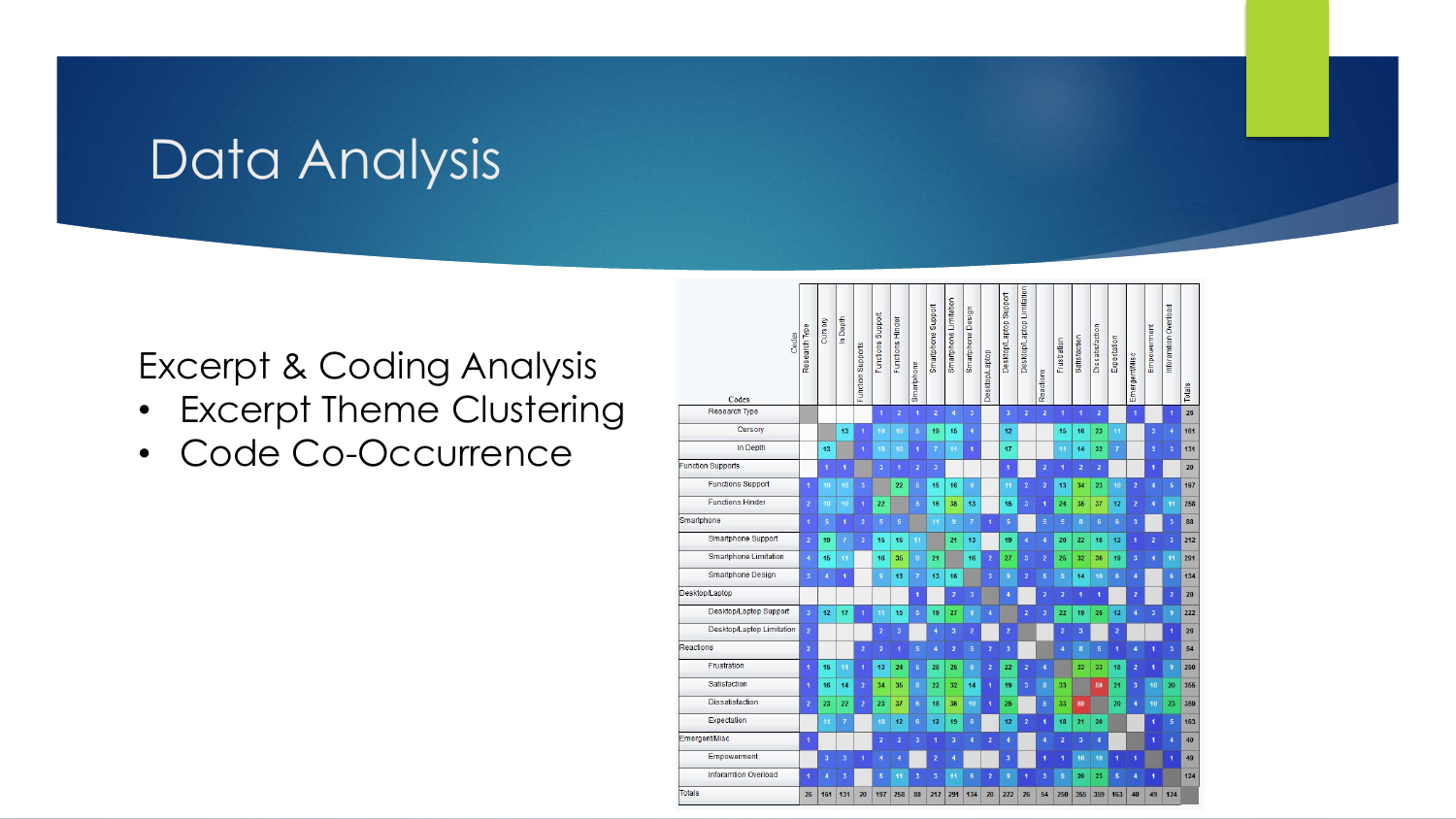## Findings (Qual Saturation: repeated instances, no new themes)

- **Users can have specific device preferences of using either a desktop/laptop or smartphone/mobile to research their major purchase research needs**
- Users who practice in depth research prefer desktop/laptops
- **Mobile/Smartphones support initial research for major purchase journeys**
- Most users use distributed cognition tools to support their major purchase research journeys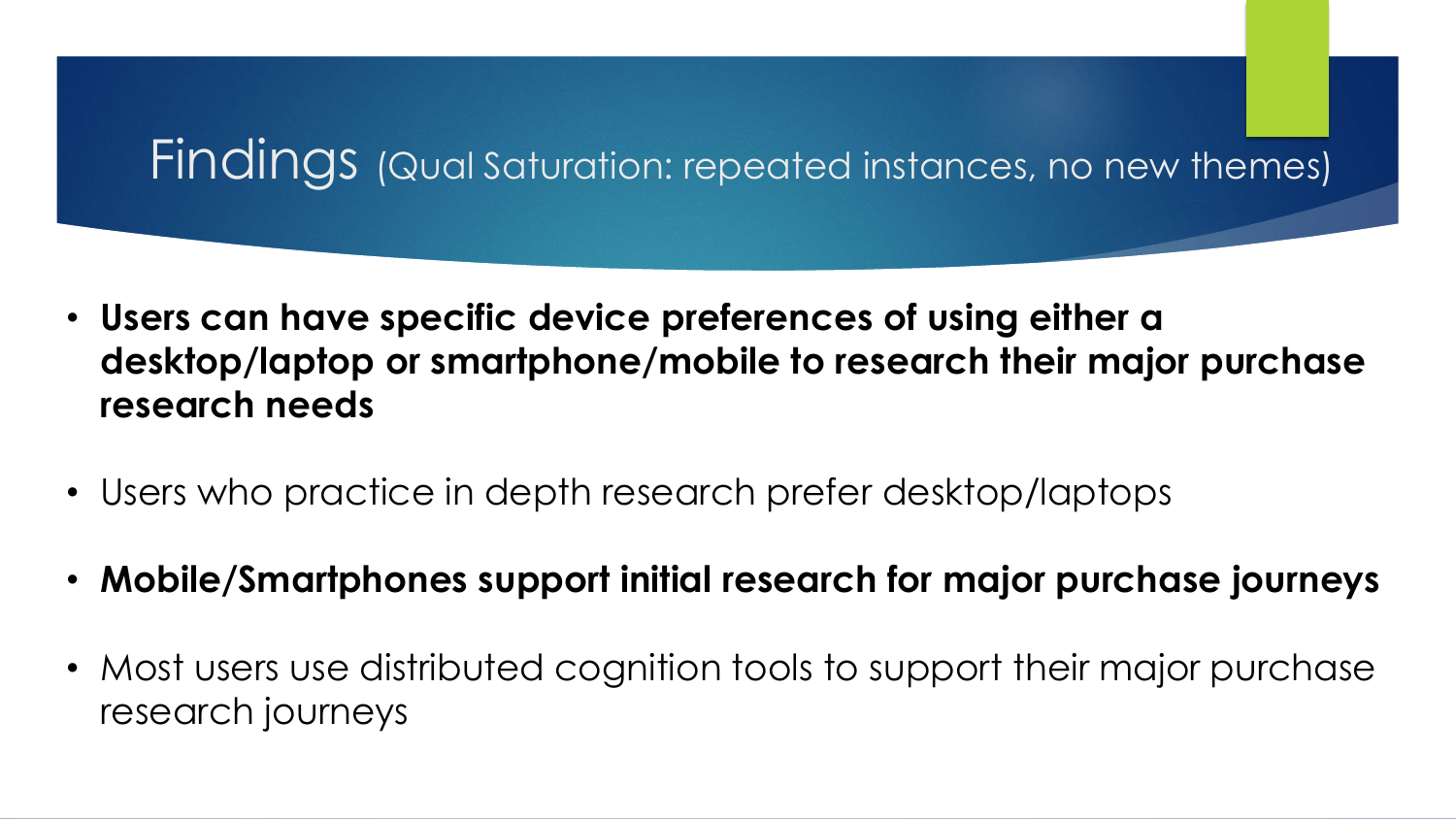# Implications for HCI

#### **Future Research**

- Different Device Users Types and Framework of Supports
	- Consumer Types?
		- Less Detailed- Smartphone Users?
		- More Detailed-Desktop/Laptop Users?

#### **System Design Implications**

Connected system to move seamlessly between devices.

#### **Distributed Cognition Importance**

Manage information/empower users.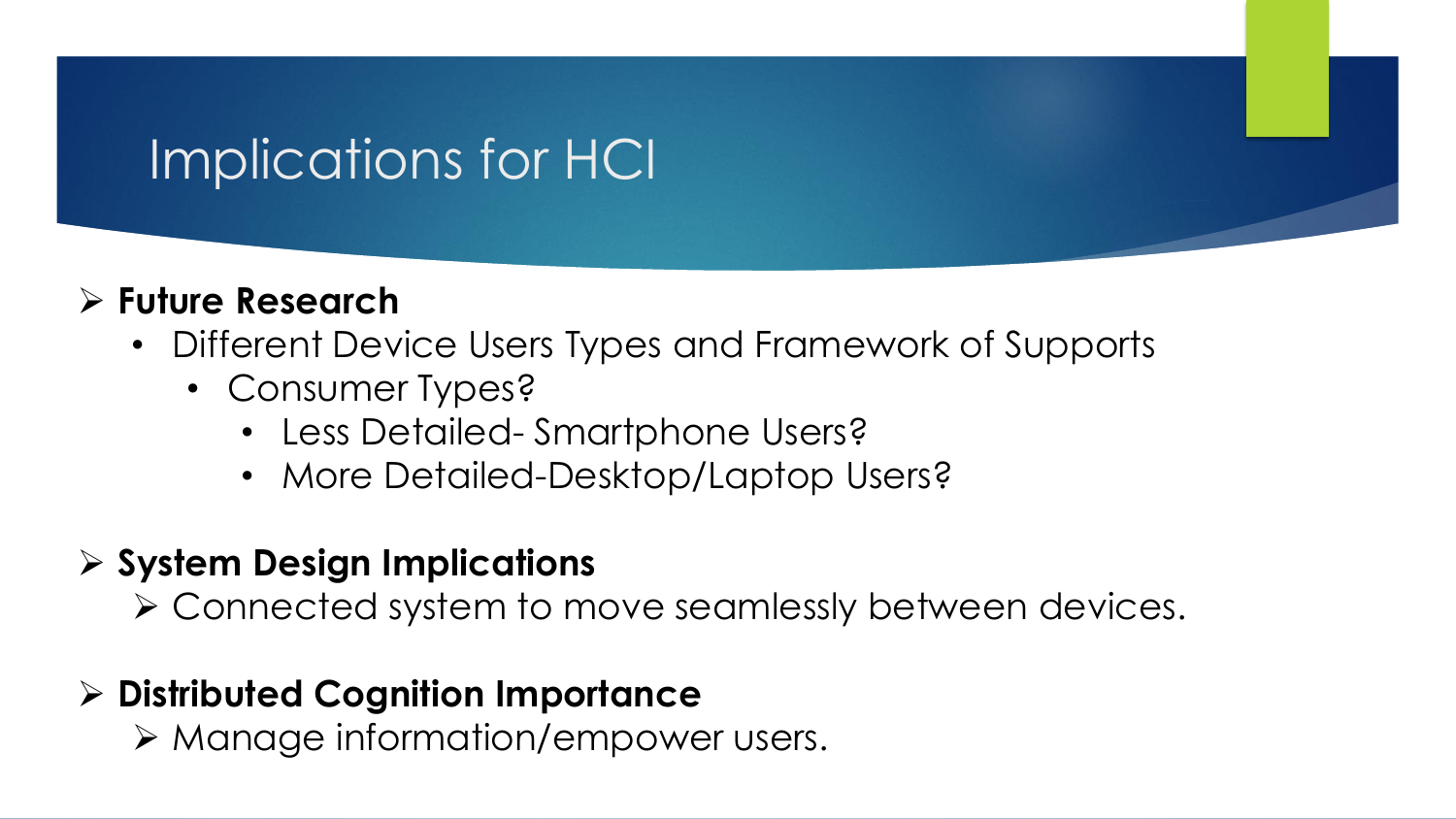

We wish to thank Veteran's United for funding this study and the active duty and retired military members who have served our Country and participated in this study.